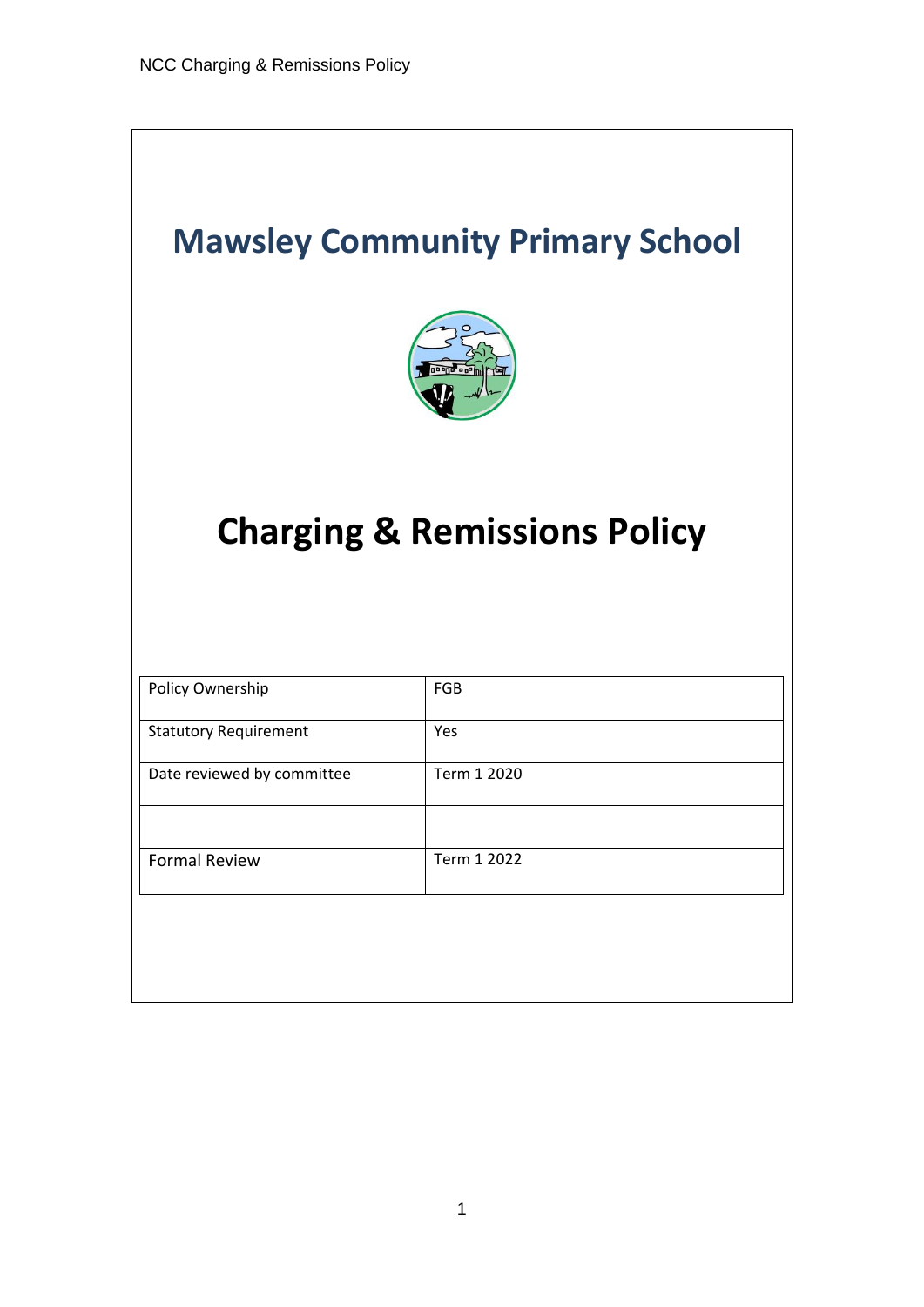# **NCC CHARGING AND REMISSIONS POLICIES FOR SCHOOL ACTIVITIES**

# **Introduction**

- 1. The purpose of this guidance is to help head teachers and governing bodies set out their policies on charging and remission for school activities and school visits.
- 2. Sections 449-462 of the Education Act 1996 set out the law on charging for school activities in schools maintained by local authorities in England. This guidance has been written to provide at-a-glance information and complements the information given in "A Guide to the Law for School Governors" (Chapter 23). This guidance accurately reflects the terms of the Education Act 1996, but it is not a substitute for those terms. This guide is also referred to in paragraph 1.82 in the School Admissions Code, and in para 1.97 in the revised School Admissions Code (in force from 10/2/09).
- 3. Schools must ensure that they inform parents on low incomes and in receipt of the benefits listed on page 4 of this guide of the support available to them when being asked for contributions towards the cost of school visits.

### **Education**

- 4. School governing bodies and local authorities **cannot** charge for:
	- an admission application to any maintained school:
	- education provided during school hours (including the supply of any materials, books, instruments or other equipment);
	- education provided outside school hours if it is part of the National Curriculum, or part of a syllabus for a prescribed public examination that the pupil is being prepared for at the school, or part of religious education;
	- tuition for pupils learning to play musical instruments if the tuition is required as part of the National Curriculum, or part of a syllabus for a prescribed public examination that the pupil is being prepared for at the school, or part of religious education;
	- entry for a prescribed public examination, if the pupil has been prepared for it at the school; and
	- examination re-sit(s) if the pupil is being prepared for the re-sit(s) at the school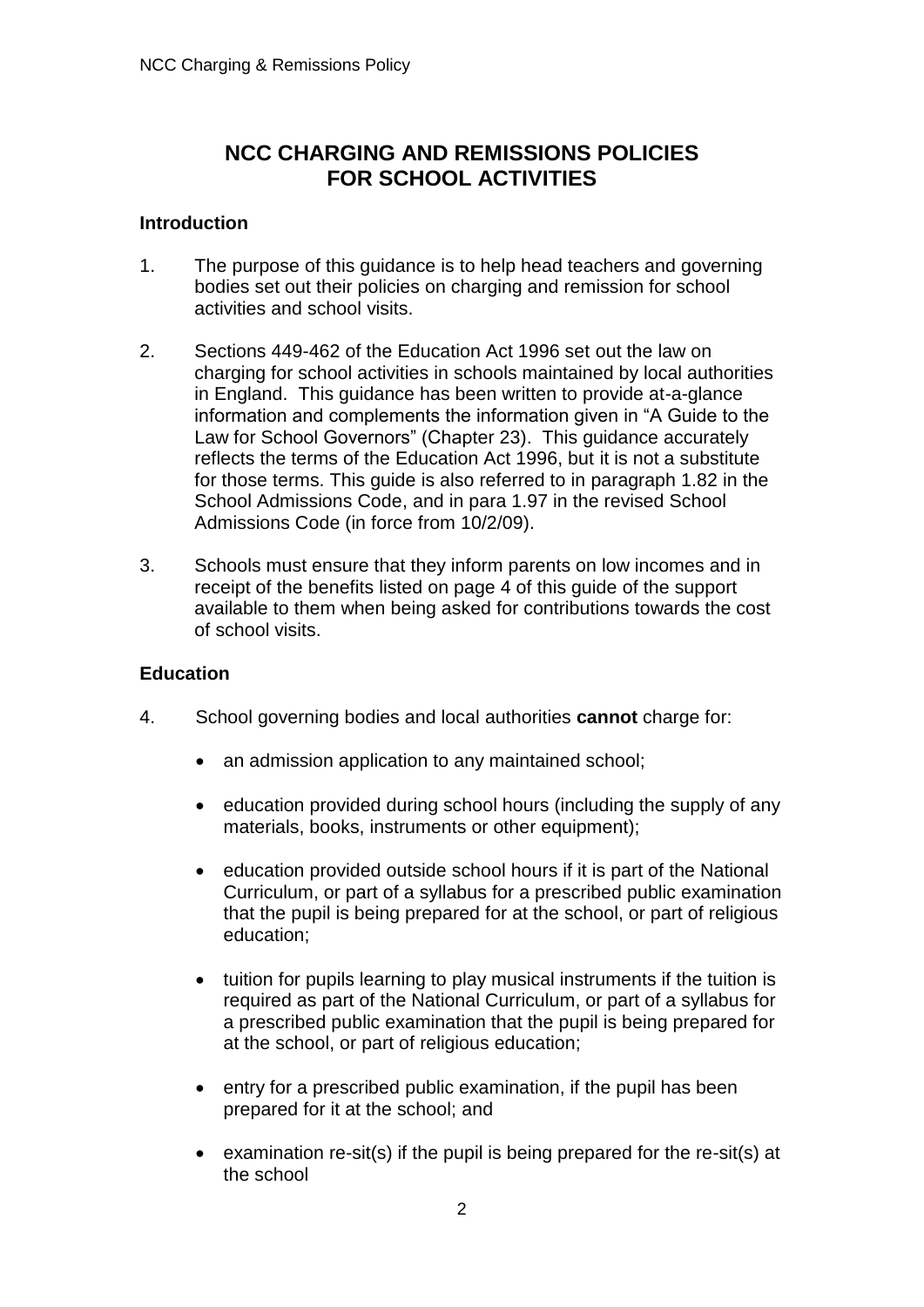- 5. Schools and local authorities **can** charge for:
	- any materials, books, instruments, or equipment, where the child's parent wishes him to own them;
	- optional extras (see below); and
	- music and vocal tuition, in limited circumstances (see below).

# **Optional Extras**

- 6. Charges may be made for some activities that are known as "optional extras". Where an optional extra is being provided, a charge **can** be made for providing materials, books, instruments, or equipment. **Optional extras are**:
	- education provided outside of school time that is not:

a) part of the National Curriculum;

b) part of a syllabus for a prescribed public examination that the pupil is being prepared for at the school; or

c) part of religious education.

- examination entry fee(s) if the registered pupil has not been prepared for the examination(s) at the school;
- transport that is not required to take the pupil to school or to other premises where the local authority/governing body have arranged for the pupil to be provided with education; and
- board and lodging for a pupil on a residential visit.
- 7. In calculating the cost of optional extras an amount may be included in relation to:
	- any materials, books, instruments, or equipment provided in connection with the optional extra;
	- non-teaching staff;
	- teaching staff engaged under contracts for services purely to provide an optional extra, this includes supply teachers engaged specifically to provide the optional extra; and
	- the cost, or a proportion of the costs, for teaching staff employed to provide tuition in playing a musical instrument, where the tuition is an optional extra.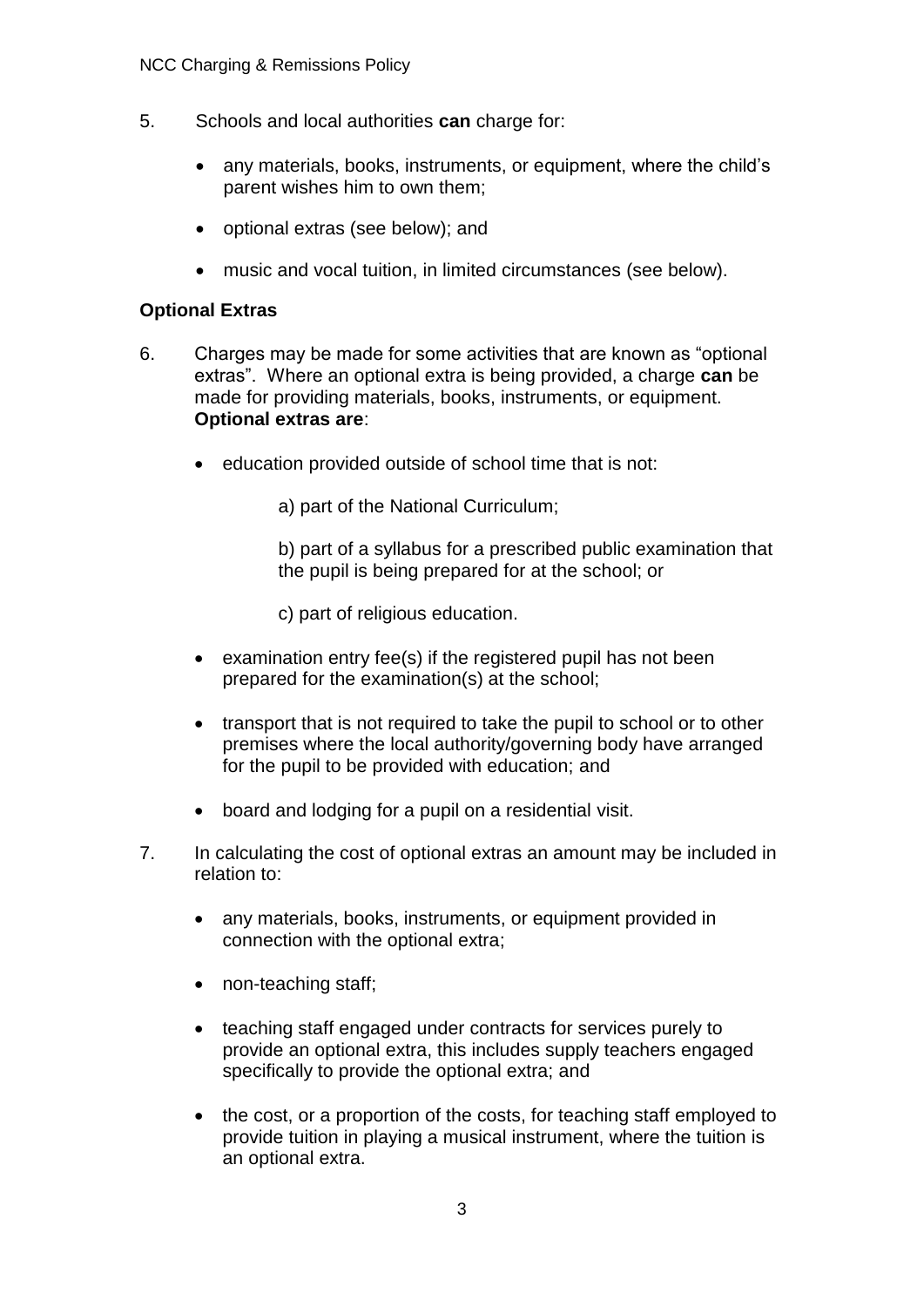- 8. Any charge made in respect of individual pupils must not exceed the actual cost of providing the optional extra activity, divided equally by the number of pupils participating. It must not therefore include an element of subsidy for any other pupils wishing to participate in the activity whose parents are unwilling or unable to pay the full charge.
- 9. Furthermore in cases where a small proportion of the activity takes place during school hours the charge cannot include the cost of alternative provision for those pupils who do not wish to participate. Therefore no charge can be made for supply teachers to cover for those teachers who are absent from school accompanying pupils on a residential visit.
- 10. Participation in any optional extra activity will be on the basis of parental choice and a willingness to meet the charges. Parental agreement is therefore a necessary pre-requisite for the provision of an optional extra where charges will be made.

# **Voluntary Contributions**

- 11. Nothing in legislation prevents a school governing body or local authority from asking for voluntary contributions for the benefit of the school or any school activities. However, if the activity cannot be funded without voluntary contributions, the governing body or head teacher should make this clear to parents at the outset. The governing body or head teacher **must** also make it clear to parents that there is no obligation to make any contribution.
- 12. It is important to note that no child should be excluded from an activity simply because his or her parents are unwilling or unable to pay. If insufficient voluntary contributions are raised to fund a visit, then it must be cancelled. Schools must make sure that they make this clear to parents. If a parent is unwilling or unable to pay, their child must still be given an equal chance to go on the visit. Schools should make it clear to parents at the outset what their policy for allocating places on school visits will be.
- 13. When making requests for voluntary contributions to the school funds, parents must not be made to feel pressurised into paying as it is voluntary and **not compulsory**. Schools should avoid sending colour coded letters to parents as a reminder to make payments into the school or maintenance funds. Schools should also ensure that direct debit or standing order mandates are not sent to parents when requesting for contributions.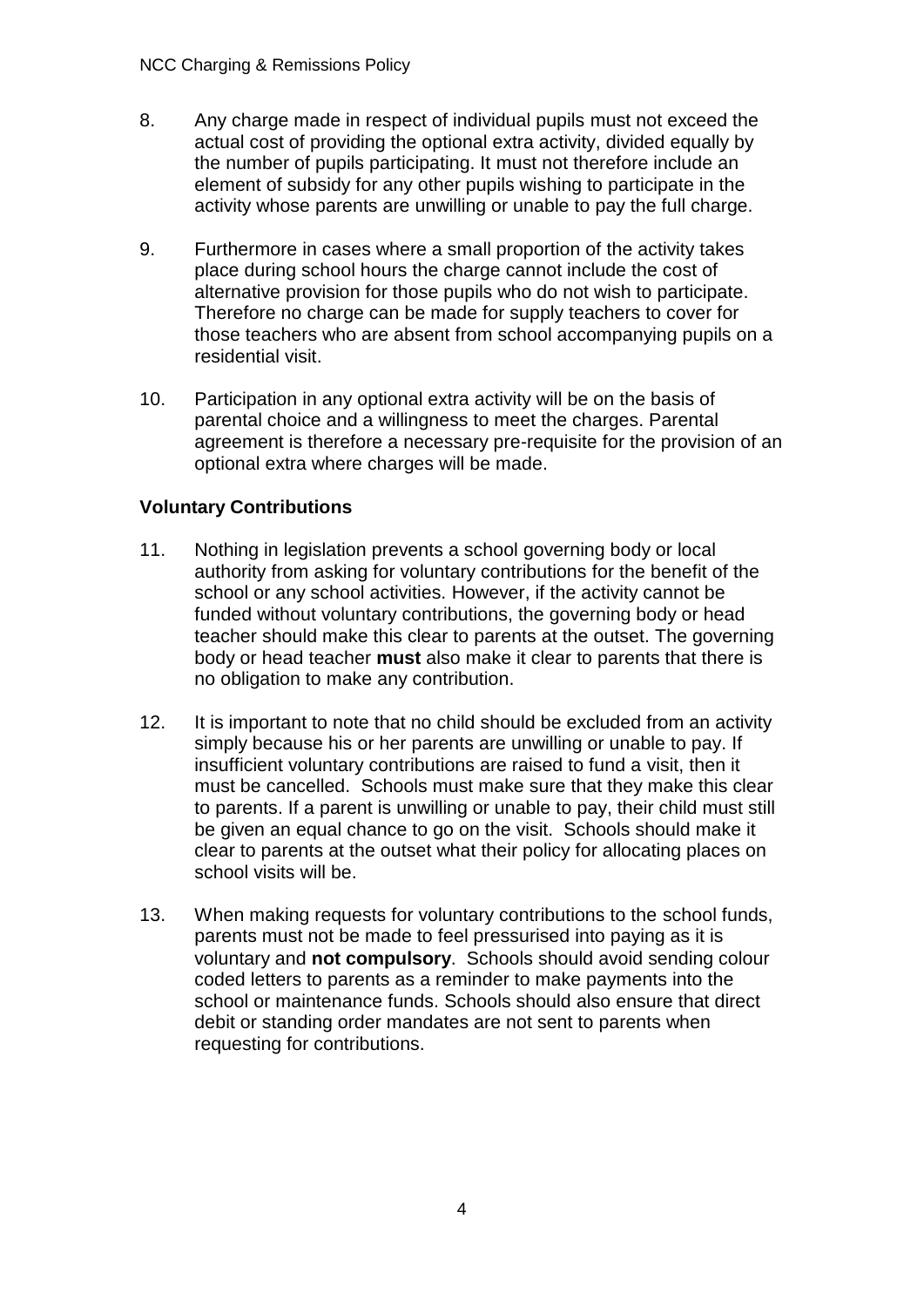# **Residential Visits**

- 14. Schools **cannot** charge for:
	- education provided on any visit that takes place during school hours;
	- education provided on any visit that takes place outside school hours if it is part of the National Curriculum, or part of a syllabus for a prescribed public examination that the pupil is being prepared for at the school, or part of religious education; and
	- supply teachers to cover for those teachers who are absent from school accompanying pupils on a residential visit.
- 15. Schools **can** charge for:
	- board and lodging and the charge must not exceed the actual cost.
- 16. When a school informs parents about a forthcoming visit, they should make it clear that parents who can prove they are in receipt of the following benefits will be exempt from paying the cost of board and lodging:
	- Income Support (IS);
	- Income Based Jobseekers Allowance (IBJSA);
	- support under part VI of the Immigration and Asylum Act 1999;
	- Child Tax Credit, provided that Working Tax Credit is not also received and the family's income (as assessed by Her Majesty's Revenue and Customs) does not exceed £15,575 (Financial Year 2008/09);
	- the guarantee element of State Pension Credit; and
	- an income related employment and support allowance that was introduced on 27 October 2008.

### **Music Tuition**

- 17. Although the law states that all education provided during school hours must be free, music lessons are an exception to this rule.
- 18. The Education and Inspections Act 2006 introduced a regulationmaking power which allowed the Department for Children, Schools and Families to specify circumstances where charging can be made for music tuition. The new Regulations, which came into force in September 2007, provide pupils with greater access to vocal and instrumental tuition.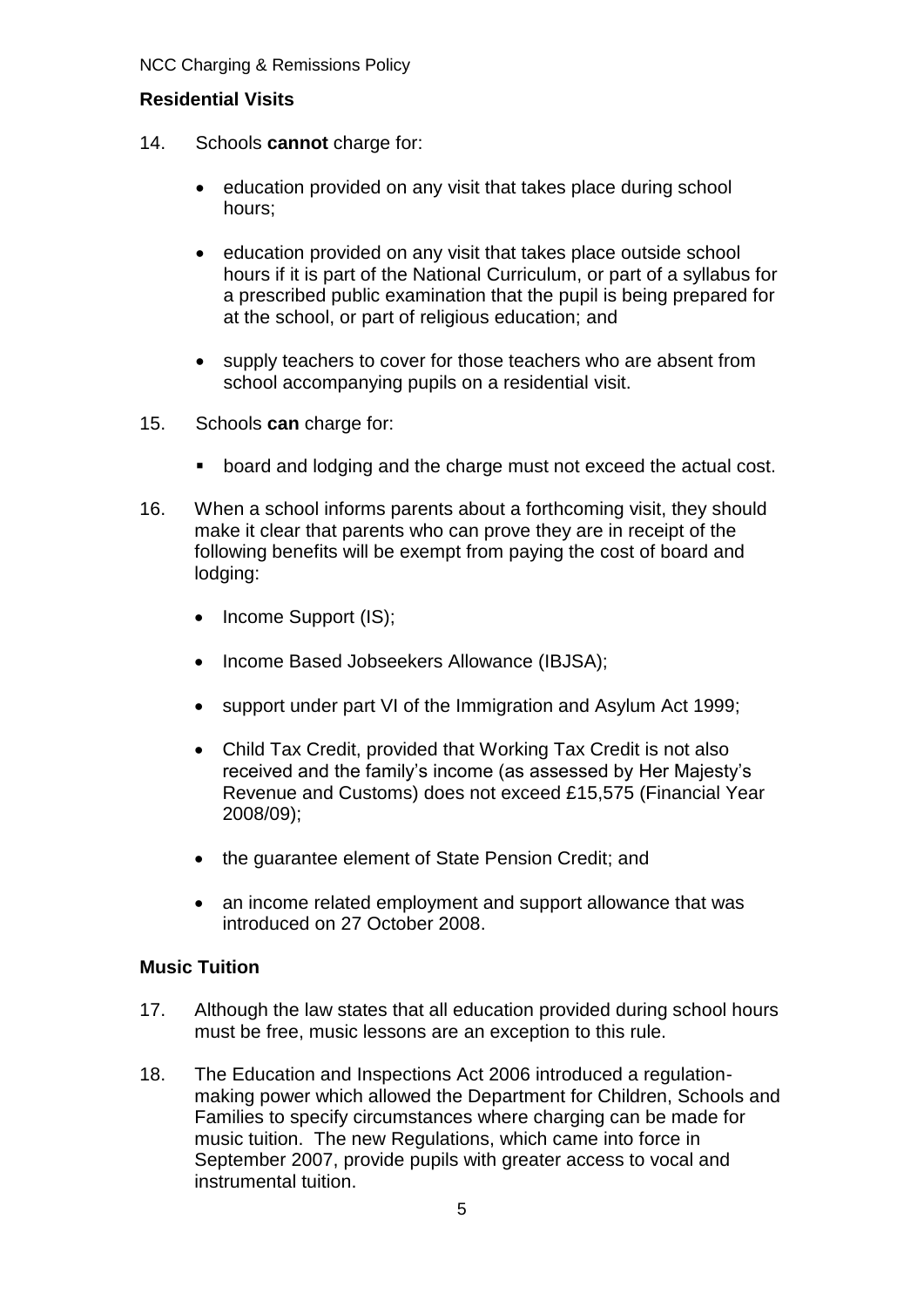19. Charges may now be made for teaching either an individual pupil or groups of any appropriate size (provided that the size of the group is based on sound pedagogical principles) to play a musical instrument or to sing. Charges may only be made if the teaching is not an essential part of either the National Curriculum or a public examination syllabus being followed by the pupil(s), or the first access to the Key Stage 2 Instrumental and Vocal Tuition Programme (Wider Opportunities).

# **Transport**

- 20. Schools **cannot** charge for:
	- transporting registered pupils to or from the school premises, where the local education authority has a statutory obligation to provide transport;
	- transporting registered pupils to other premises where the governing body or local education authority has arranged for pupils to be educated;
	- transport that enables a pupil to meet an examination requirement when he has been prepared for that examination at the school; and
	- transport provided in connection with an educational visit.

# **School Charging and Remissions Policies**

- 21. No charges can be made unless the governing body of the school or local authority has drawn up a charging policy giving details of the optional extras or board and lodging that they intend to charge for, and a remissions policy.
- 22. The governing body's policy may be more or less generous than the LA's, as long as it meets the requirements of the law. A policy statement will take account of each type of activity that can be charged for and explain when charges will be made.
- 23. If a charge is to be made for a particular type of activity, for example optional extras, parents need to know how the charge will be worked out and who might qualify for help with the cost (or even get it free). This information should be made available to parents.
- 24. The remissions policy must set out any circumstances in which the school or local authority propose to remit (wholly or partly) any charge which would otherwise be payable to them in accordance with their charging policy. For example, a school may decide to provide an Italian language evening class as an optional extra. The governing body may decide to reduce the cost for those children whose parents are in receipt of certain benefits.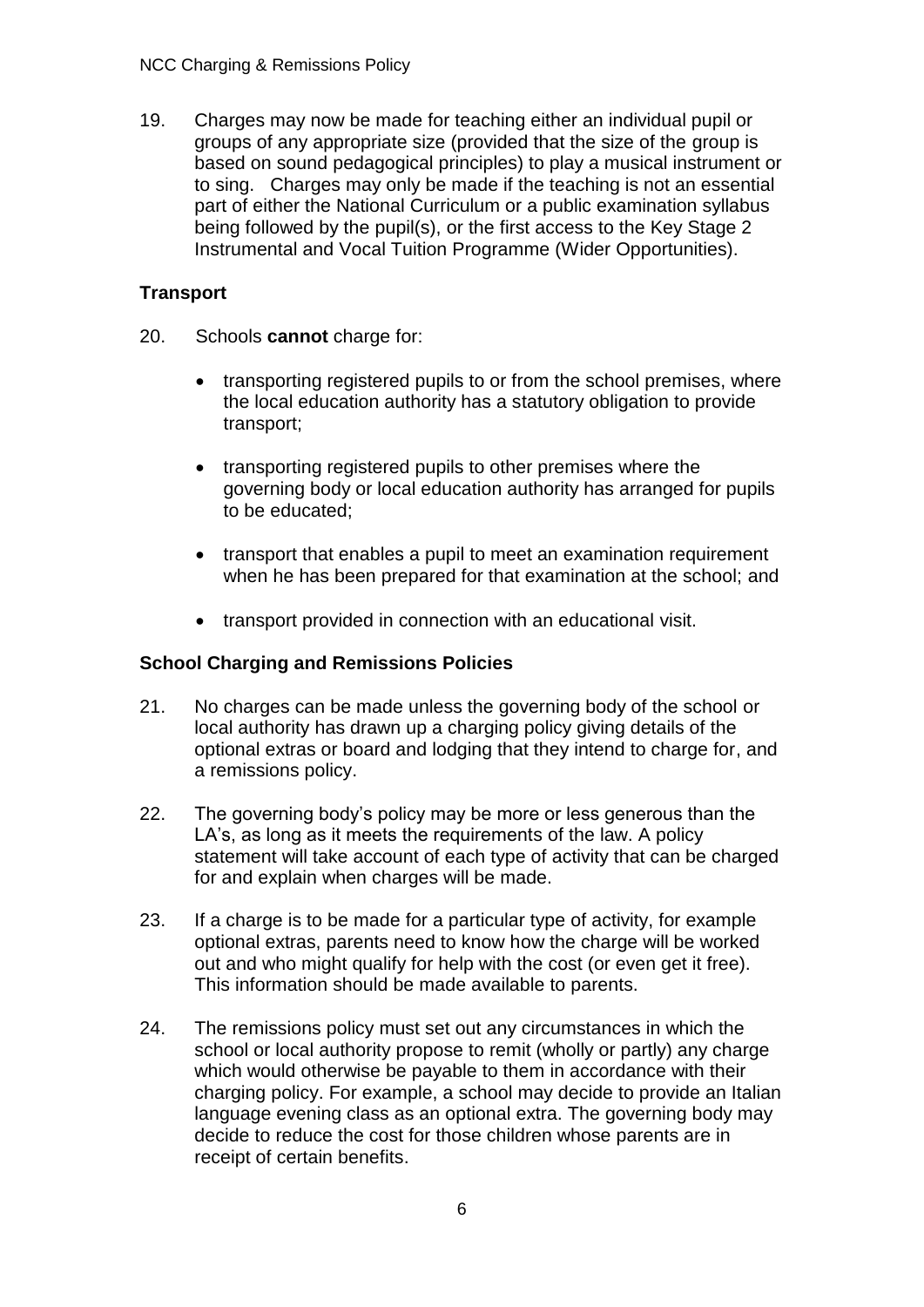# **Education partly during school hours**

25. Where an activity takes place partly during and partly outside school hours, there is a basis for determining whether it is deemed to take place either inside or outside school hours. However, a charge can only be made for the activity outside school hours if it is not part of the National Curriculum, not part of a syllabus for a prescribed public examination that the pupil is being prepared for at the school and not part of religious education.

#### **Non-residential activities**

- 26. If 50% or more of the time spent on the activity occurs during school hours, it is deemed to take place during school hours. Time spent on travel counts in this calculation if the travel itself occurs during school hours. School hours do not include the break in the middle of the day.
- 27. Where less than 50% of the time spent on an activity falls during school hours, it is deemed to have taken place outside school hours. For example, an excursion might require pupils to leave school an hour before the school day ends, but the activity does not end until late in the evening.

### **Residential visits**

- 28. If the number of school sessions taken up by the visit is equal to or greater than 50% of the number of half days spent on the visit, it is deemed to have taken place during school hours (even if some activities take place late in the evening). Whatever the starting and finishing times of the school day, Regulations require that the school day is divided into 2 sessions. A "half day" means any period of 12 hours ending with noon or midnight on any day.
	- **Example 1: Visit during school hours**

Pupils are away from noon on Wednesday to 9pm on Sunday. This counts as 9 half days including 5 school sessions, so the visit is deemed to have taken place during school hours.

### • **Example 2: Visit outside school hours**

Pupils are away from school from noon on Thursday until 9pm on Sunday. This counts as 7 half days including 3 school sessions, so the visit is deemed to have taken place outside school hours.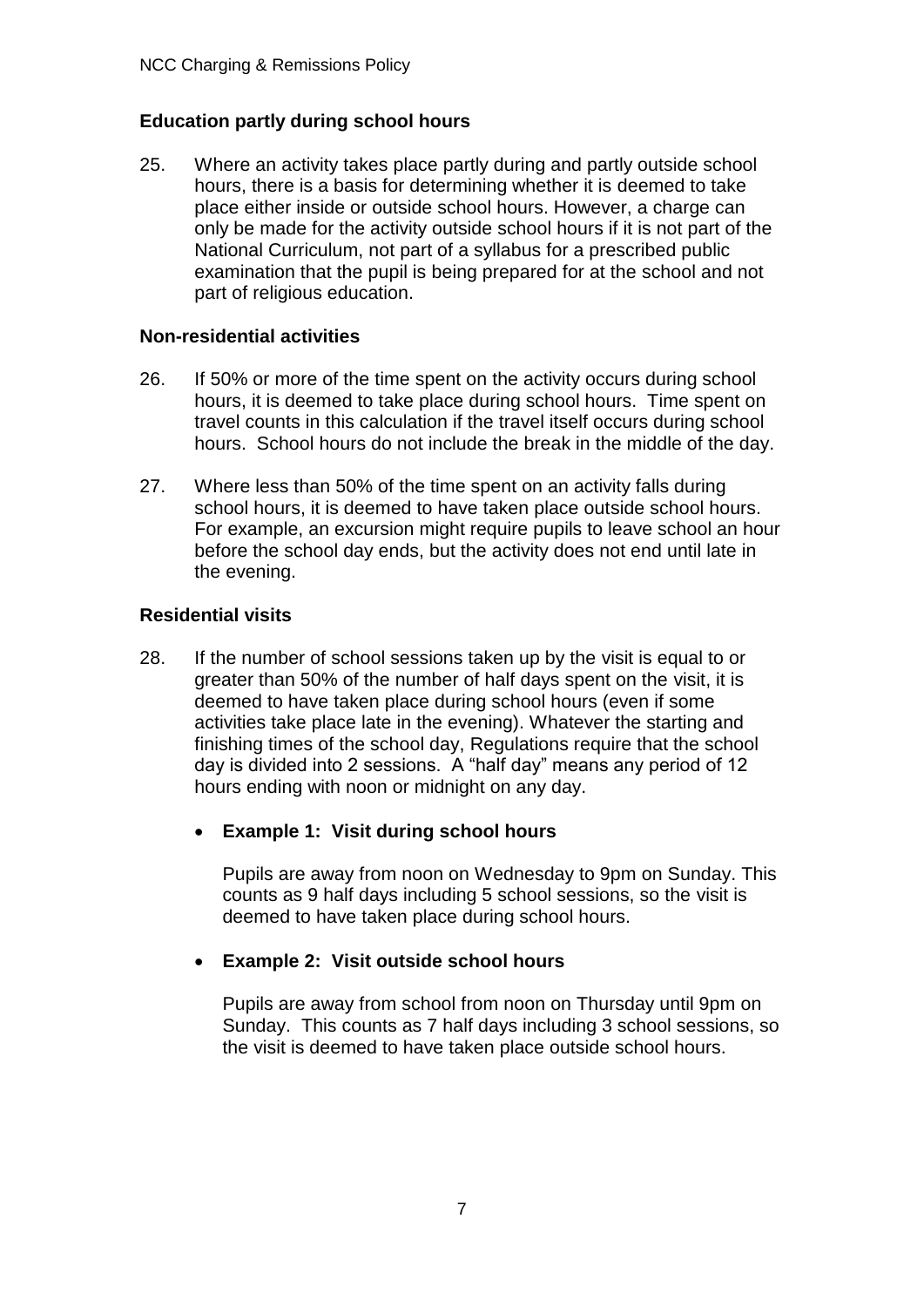# **QUESTIONS AND ANSWERS**

# **Q. What is a charging policy?**

**A.** Under the charging provisions set out in legislation, governing bodies and local authorities of maintained schools may choose to charge for certain defined activities, but only if they have first drawn-up charging and remissions policies. These policies should be made available to parents on request.

## **Q. A visit involving staying overnight has been arranged for children at my school. Can the school charge for this?**

**A.** Where a school activity requires pupils to spend nights away from home the school is allowed to make a charge for board and lodging. This is with the exception of pupils whose parents are receiving: Income Support; Income-based Jobseeker's Allowance; Support under part VI of the Immigration and Asylum Act 1999; or Child Tax Credit (providing that they do not also receive Working Tax Credit and have an annual income, assessed by the Inland Revenue that does not exceed £15,575 FY 08/09) and an income related employment and support allowance. Since April 2003 the eligibility criteria that entitle families to an exemption from paying for the cost of board and lodging on residential visits have been aligned with free school meals eligibility criteria. The head teacher must inform all parents of the right to claim free board and lodging if they are receiving these benefits.

# **Q. With regard to the remission of board & lodging payments, can you please explain who pays for the expense, would it come out of the school budget or is there a grant available to claim?**

- **A.** Although the criteria for being eligible for the remission of charges for board and lodgings is the same as free school meals, that is where the similarity ends. The costs involved in the remission of board and lodgings are to be borne by the school from their contingency funds. There is no return to be completed to re-claim the money back.
- **Q. Our school has a large number of pupils eligible for free school meals, this means that they would also receive remission for board and lodgings expenses for residential school visits. How can the school fund/organize residential visits?**
- **A.** The government provides funding for schools to each local authority according to a formula which recognises the different needs of each area. The same basic funding is provided for all comparable pupils across the country. This is then topped up according to local needs.

One of these top-ups reflects the numbers of pupils in a certain area living in deprived circumstances, as these pupils need extra help if they are to have an equal opportunity in life. The amount that individual schools receive from the local authority reflects their relative need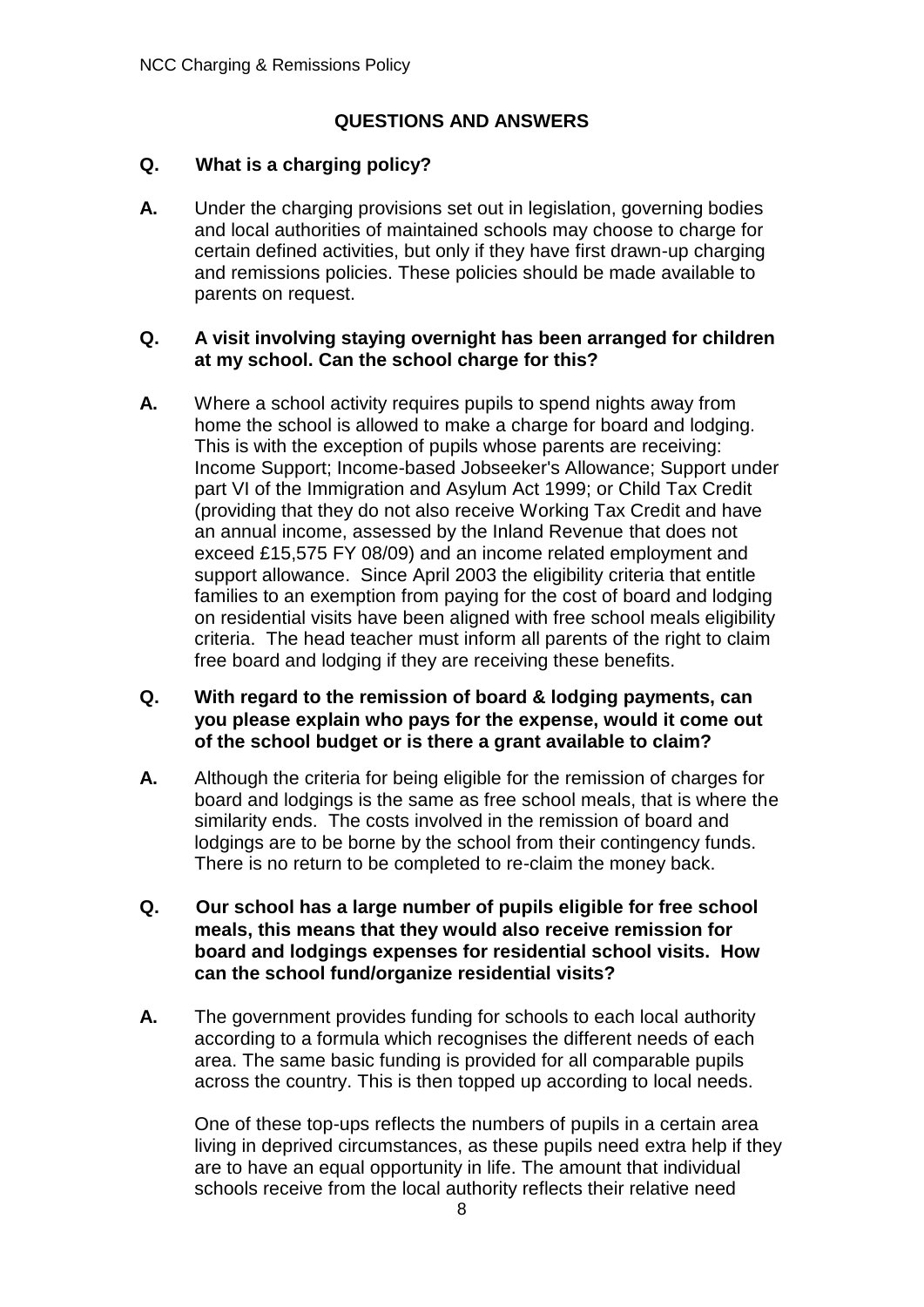#### NCC Charging & Remissions Policy

compared with other local schools, through the locally agreed funding formula. All local authorities' funding formulae are required to include an element to reflect the needs of deprived pupils. It is for head teachers and school governing bodies to decide how to spend their available resources.

Schools cannot exclude children from taking part in an activity that is part of the National Curriculum purely on the grounds that the parent or carer, cannot make, or refuses to make, a contribution. This can clearly place schools in some difficulty on occasions where a number of parents/carers might be in such a position. The school then has to decide whether they can cover the costs of such activity from within the budget or by fundraising, or whether the activity has to be cancelled.

If there is a residential activity taking place largely during school time, or which meets the requirements of the syllabus for a public examination, or is to do with the National Curriculum or religious education, no charge may be made either for the education or for the cost of travel.

## **Q. Can governing bodies charge for educating children in maintained schools?**

**A.** The local authority or governing body cannot charge for education that takes place in school hours. Nor can they charge for activities that take place outside school hours if these are part of the National Curriculum, necessary as part of a syllabus for a prescribed public examination that the pupil is being prepared for at the school, or part of religious education. They can charge for permitted 'optional extras', provided they have drawn up a statement of general policy on charging and given details of 'optional extras' they intend to charge for. The governing body's policy does not have to be the same as the local authority's policy, as long as it meets the requirements of the law.

### **Q. Can a school charge for an activity that takes place out of school hours?**

**A**. This kind of activity is often referred to as an 'optional extra'. Where an optional extra is being provided, a charge can be made for providing materials, books, instruments, or equipment. See guidance on optional extras.

The actual charge for the optional extra cannot exceed the actual cost of the provision. Schools cannot and must not make a profit from charging for optional extras. Participation in any optional extra activity will be on the basis of parental choice and a willingness to meet the charges. Parental agreement is therefore a necessary pre-requisite for the provision of an optional extra where charges will be made.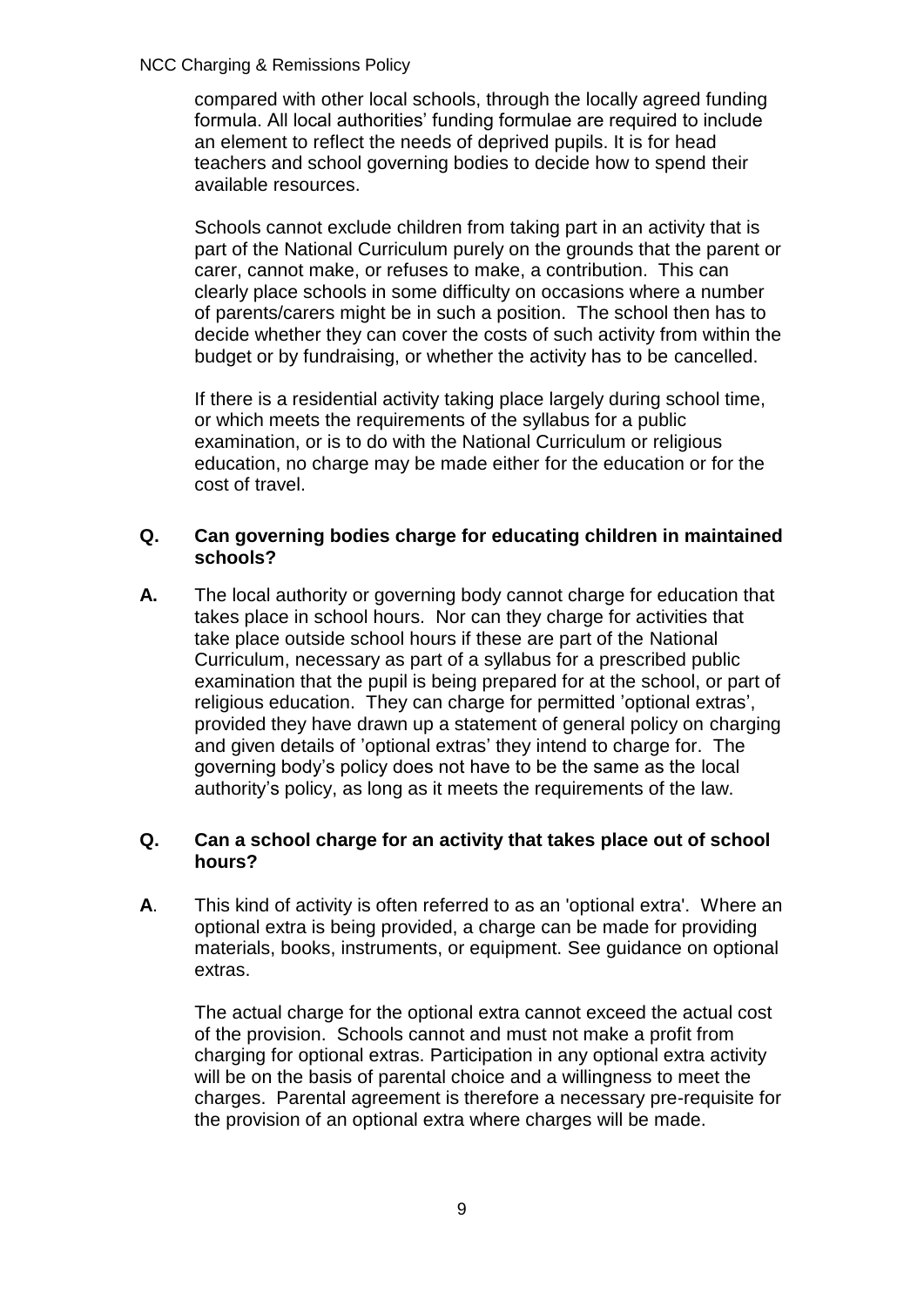# **Q. Can a school ask parents for voluntary contributions?**

**A.** Schools may invite parents and others to make voluntary contributions to make school funds go further. All requests to parents for voluntary contributions must make it quite clear that the contributions would be voluntary. It should be remembered that education provided during school hours must be free. This includes materials, equipment, and transport provided in school hours by the local authority or by the school to carry pupils between the school and an activity. Governing bodies should also clearly explain that children of parents who do not contribute will not be treated any differently, and that the activity might be cancelled if insufficient contributions are received.

## **Q. The school has sent letters out to parents asking for contributions towards a school visit, do parents have to pay?**

- **A.** Head teachers or governing bodies may ask parents for voluntary contributions towards the cost of:
	- any activity which takes place during school hours;
	- school equipment; and
	- school funds generally.

Children of parents who are unable, or unwilling, to contribute may not be discriminated against. However, if insufficient voluntary contributions are received to cover the cost of the visit, or activity, and there is no alternative method to make up the shortfall, then the school should cancel the activity/visit. It would be advisable to make parents aware of a possible cancellation to the activity/visit if insufficient voluntary contributions are received from the outset.

### **Q. What happens if the school is not able to raise enough voluntary contributions to cover costs?**

**A.** Where there are not enough voluntary contributions, and there is no way to make up the shortfall, for example school funds and/or fundraising activities, then it must be cancelled. The possibility of the activity/visit being cancelled due to a shortfall in contributions should be made clear in the information sent to parents.

# **Q. What if a parent is unable, or unwilling to make a voluntary contribution? How does this affect their child(ren)?**

**A.** The school cannot exclude a child from taking part in an activity that is part of the National Curriculum purely on the grounds that you, the parent or carer, cannot make, or refuses to make a contribution. This can clearly place schools in some difficulty on occasions where a number of parents/carers might be in such a position. The school then has to decide whether they can cover the costs of such activity from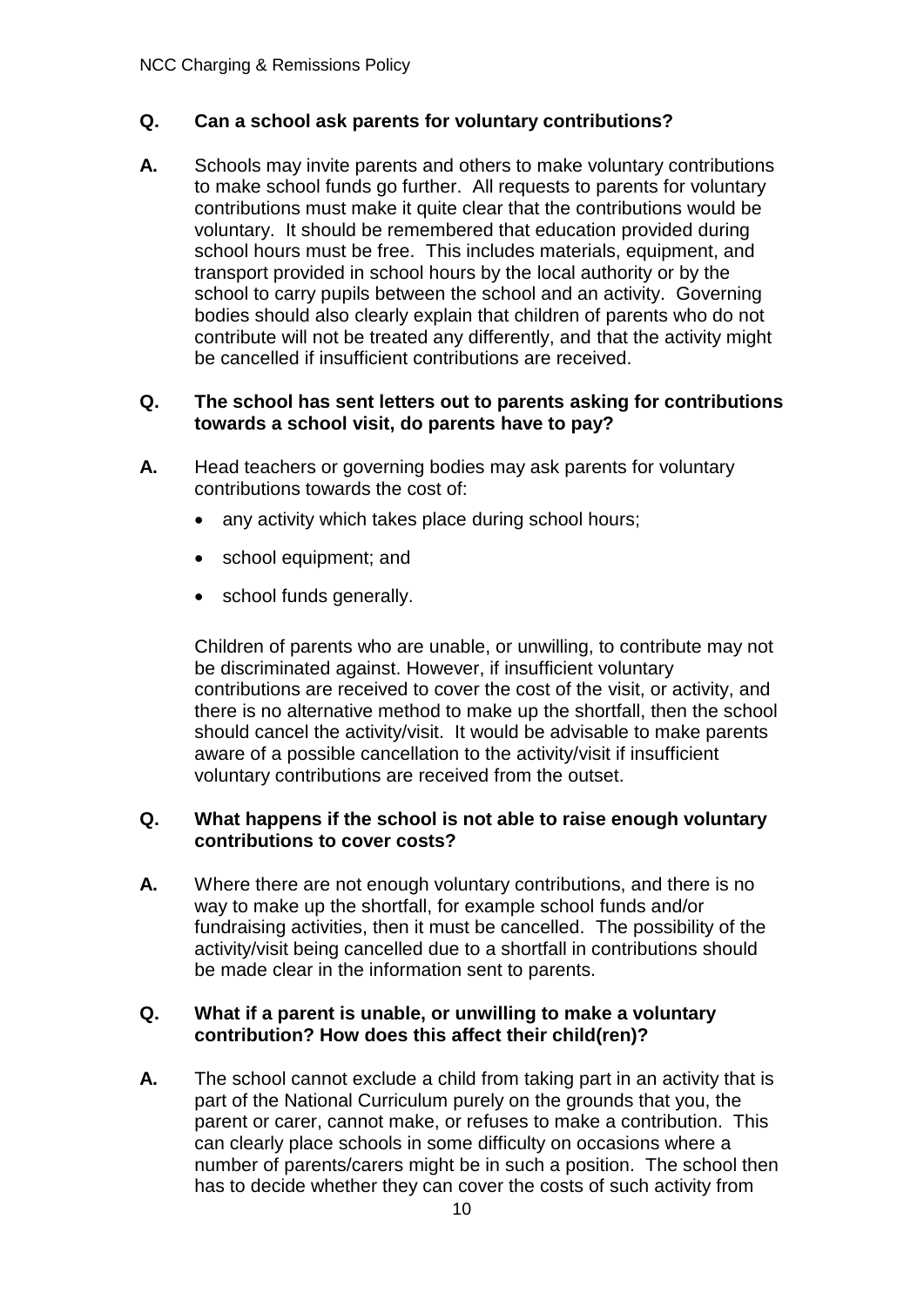#### NCC Charging & Remissions Policy

within the budget or by fundraising, or whether the activity has to be cancelled.

#### **Q. What support can a school offer a parent/carer who has difficulty making a financial contribution?**

**A.** Schools must ensure that parents in receipt of Income Support, Income Based Jobseekers Allowance, support under part VI of the Immigration and Asylum Act 1999, Child Tax Credit, provided that Working Tax Credit is not also received and the family's income (as assessed by Her Majesty's Revenue and Customs) does not exceed £15,575 (Financial Year 2008/09). Some schools also have funds available to enable families in financial difficulty to send their children on visits/activities. Parents should be encouraged to speak to the head teacher in order to establish if such funding arrangements exist.

No charge may be made if there is a residential activity taking place largely during school time, or which meets the requirements of the syllabus for a public examination. In addition, if the activity is to do with the National Curriculum or religious education, no charge may be made either for the education or for the cost of travel for any pupil, not just those whose parents are in receipt of benefits.

# **Q. What about charges for transport during school hours?**

**A.** Any transport provided by the school in school hours will be provided free of charge (though a voluntary contribution could be requested).

### **Q. Can the school charge for something like cooking ingredients or materials needed for a technology lesson?**

**A.** The school can make a charge to cover the costs of materials/ingredients for subjects such as design or food technology where parents have indicated in advance that they would like their child to bring home the finished product.

### **Q. Can the school charge entry fees for examinations?**

- **A.** An examination entry fee may be charged to parents if:
	- the examination is on the set list, but the pupil was not prepared for it at the school;
	- the examination is not on the set list but the school arranges for the pupil to take it; and
	- a pupil fails without good reason to complete the requirements of any public examination where the governing body or LA originally paid or agreed to pay the entry fee.